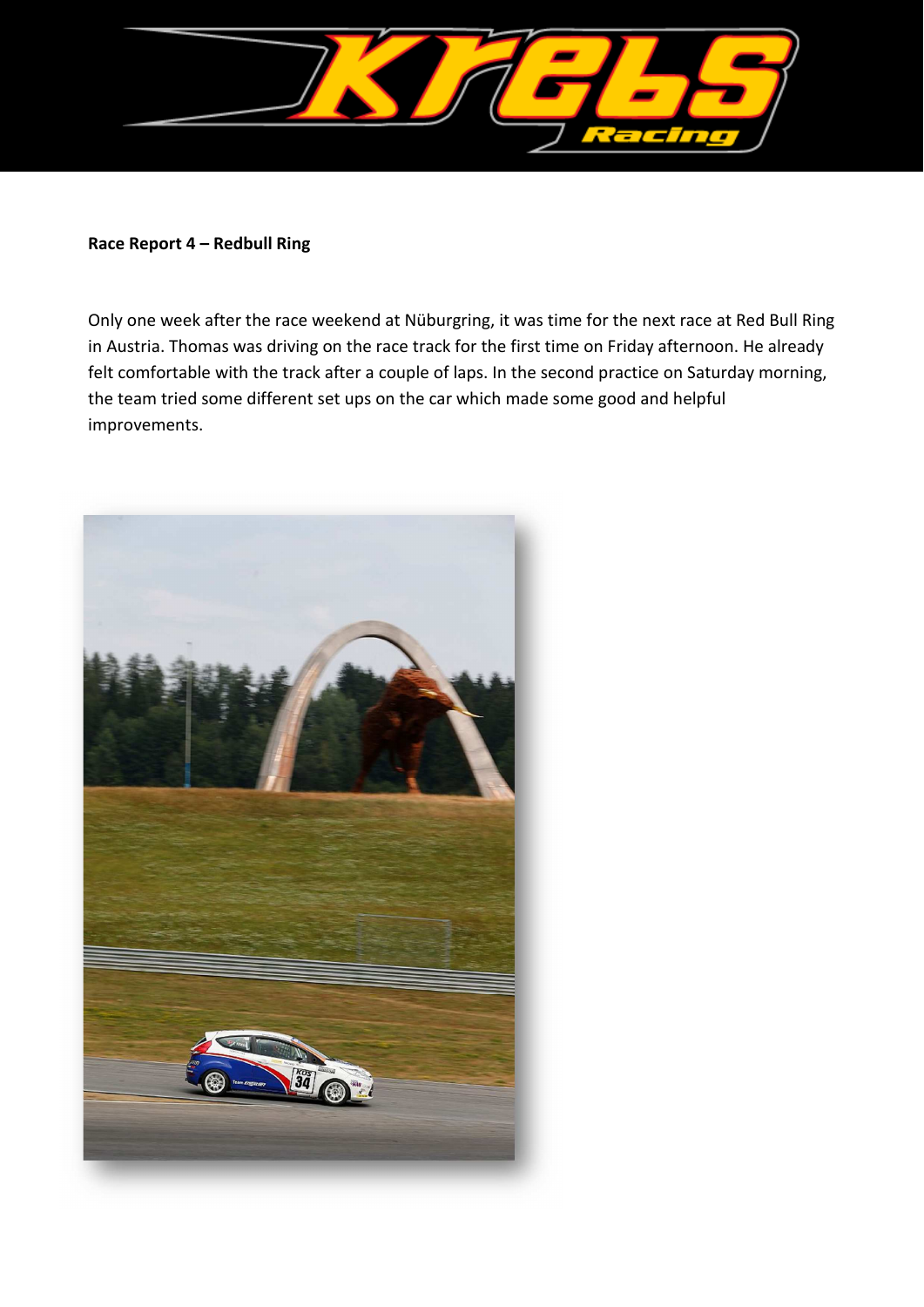# Qualifying:

During the qualifying Thomas drove out two times with new tires, and tried to get the best possible starting position for the first race on Sunday. At the end of the qualifying he could reach P5, which was an acceptable starting position.

Thomas: "For me it was important to secure a starting position in the top of the field, which wasn't the case at the last race at Nürburgring. We learned a lot about the car and the difference to new tires, and we could continue to improve the setup of the car".



### Race 1:

In the first race of the weekend, Thomas got well through the first lap and could overtake the driver on the 4th place. From there it was just about following the group in front of him, which he catched up with in the middle of the race. Unfortunately it was never enough for a serious overtaking possibility, and Thomas crossed the finish line on 4th, right behind the two cars in front of him.

Thomas: "Apart from the first lap, the race was pretty calm from start to the end. I was always trying to stick with the group in front of me, but in the end I was never really close enough to make a move on them."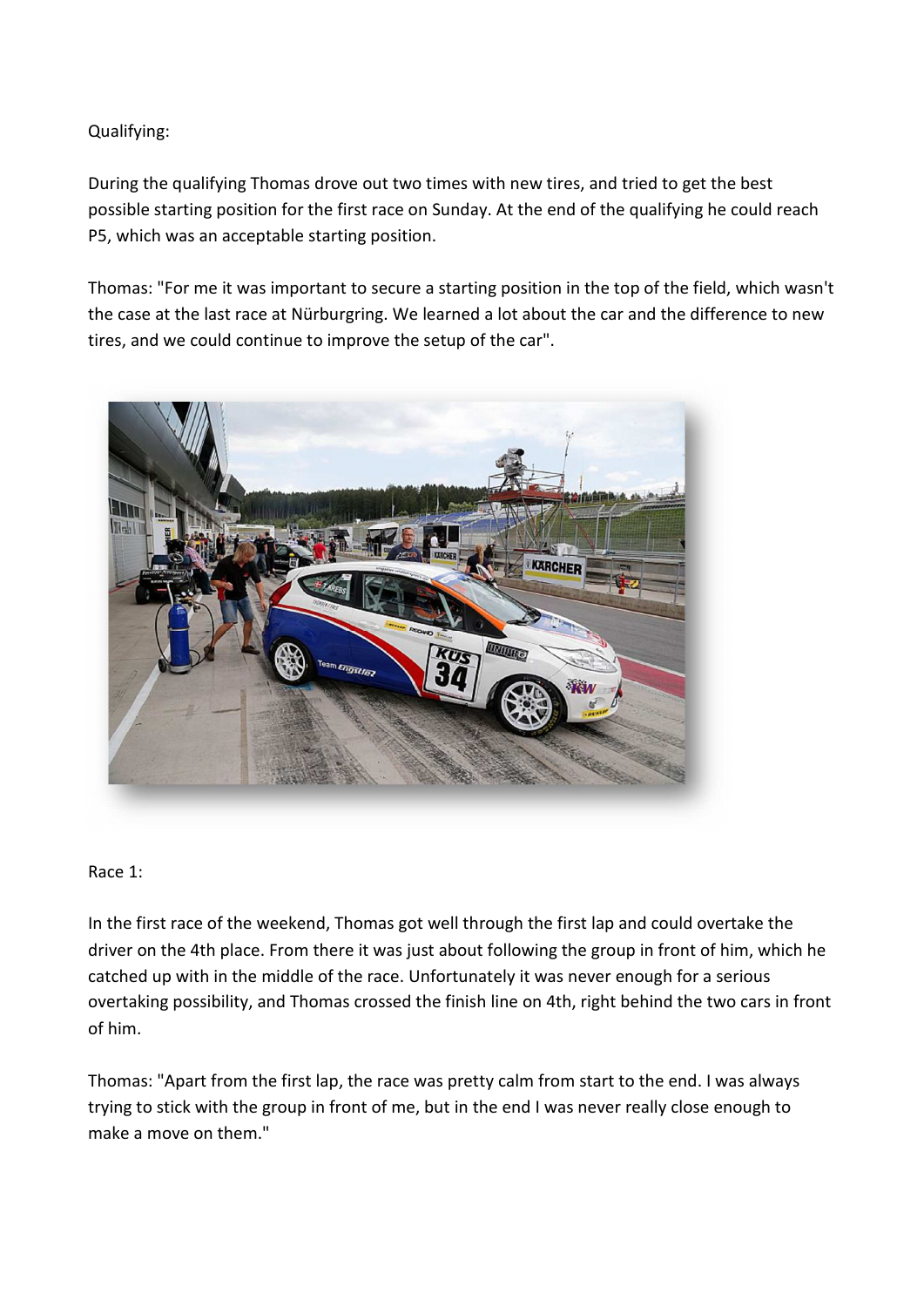

#### Race 2:

In the second race Thomas got a good start and was fighting hard to keep his 4th place, with constant pressure from behind. This fight kept on for the most of the race, with 100 % concentration. On the last lap of the race Thomas tried to make a late overtaking for P3, which resulted in the two cars hitting each other.

Thomas: " I drove over the finish line as third, but unfortunately I received a 30 second penalty for the incident on the last lap. Therefore the end result of Race 2 was an 8th place.

I don't regret my overtaking, I wanted a podium, and I had to take a risk which unfortunately didn't pay off in the end. That's racing, I just hope I get that podium on the next race at Lausitzring in three weeks."

Thomas made the fastest lap of all in Race 2, and showed his ability as a race driver. In this way the weekend ended positive, and the Danish race driver is looking forward to the rest of the season.